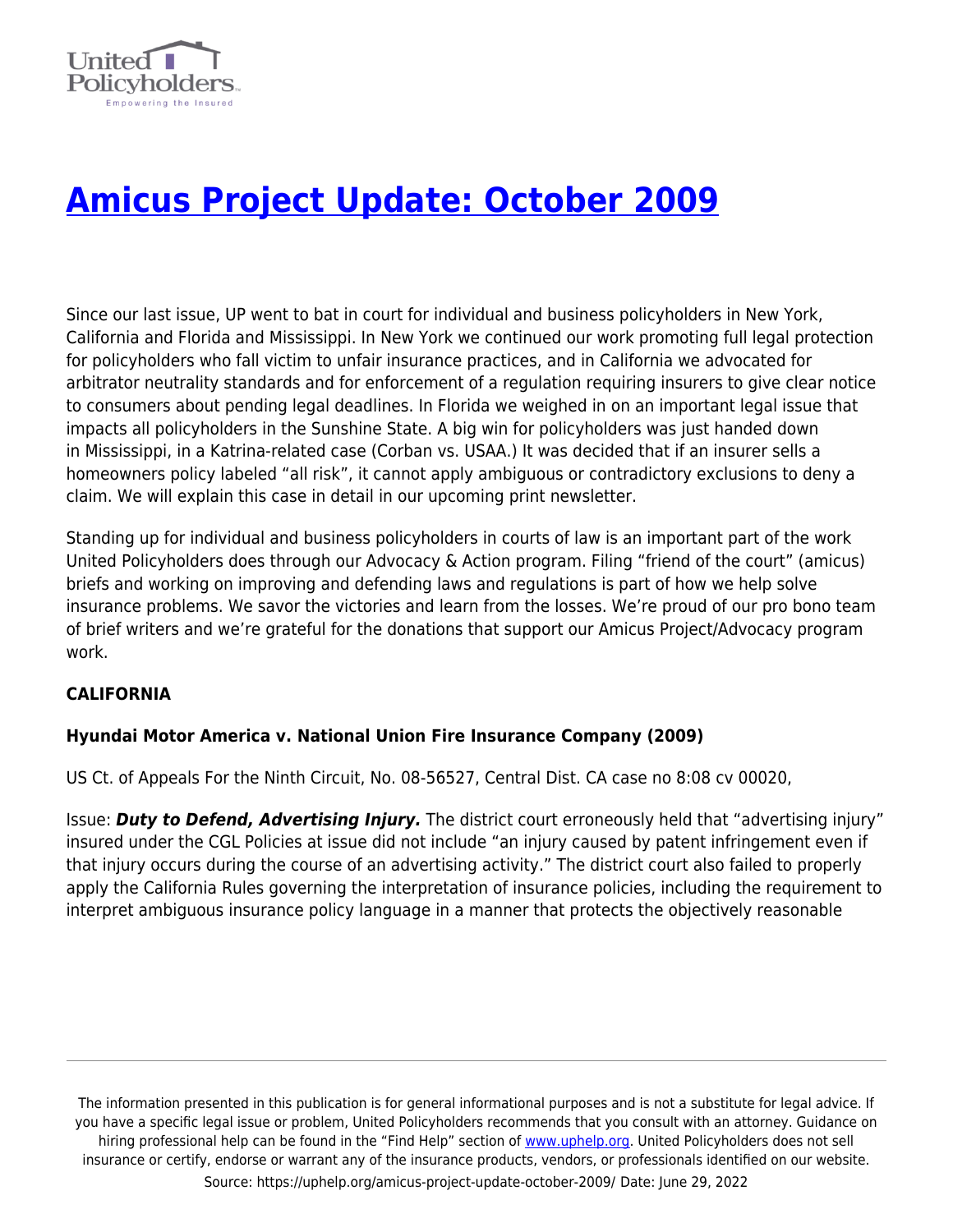

expectations of the insured. The court below failed to apply California law correctly when it failed to engage in the same rigorous analysis as employed by the courts in Lebas Fashion, Mez and Homedics. As made clear by the holding in Lebas Fashion, the phrase "misappropriation of advertising ideas or style of doing business" and its constituent terms are ambiguous. Accordingly, under controlling California law, the court below was obliged to interpret the operative policy language in accordance with the insured's objectively reasonable expectations of coverage. **Lee M. Epstein** prepared this brief pro bono for United Policyholders.

## **Randal D. Haworth, M.D. v. Superior Court of California for the County of Los Angeles, Real Party in Interest, Susan Amy Ossakow, (2009)**

CA. Supreme Court case #S165906

Issue: *Standards for Arbitrators.* The law requiring neutral arbitrators, as well as sitting judges, should be required to disclose the facts and circumstances of a previous censure. The disclosure requirements for neutral arbitrators is critically important because it affects the ability of insurance consumers to obtain a fair and reasoned recovery of the policy benefits for which they have paid years of premiums. These decisions by arbitration panels go to the core of the insurer/insured relationship. The reputation of the judiciary—the perception of the public as to the honesty and integrity of the judicial process—is of utmost importance. It is not enough to simply mouth the standard. It is critical to enforce it. **Sharon J. Arkin** prepared this brief pro bono for United Policyholders.

#### **FLORIDA**

#### **QBE Insurance Corporation v. Chalfonte Condominium Apartment Association, Inc. (2009)**

Supreme Court of Florida, Case No: SC09-441, On Certified Questions from the United States Circuit Court for the Eleventh Circuit, Case Nos. 08-10009-HH, 08-11337-H.

Issue: This case concerns whether or not Florida law recognizes a claim for breach of the implied warranty of good faith and fair dealing. Making an insurer accountable for causing additional damages that naturally flow from the breach of its mandated obligation of utmost good faith is good public policy and logically required. UP requests that the Court find that a claim for breach of the implied warranty of good faith and fair dealing in the first party insurance context exists in Florida common law. **William F.**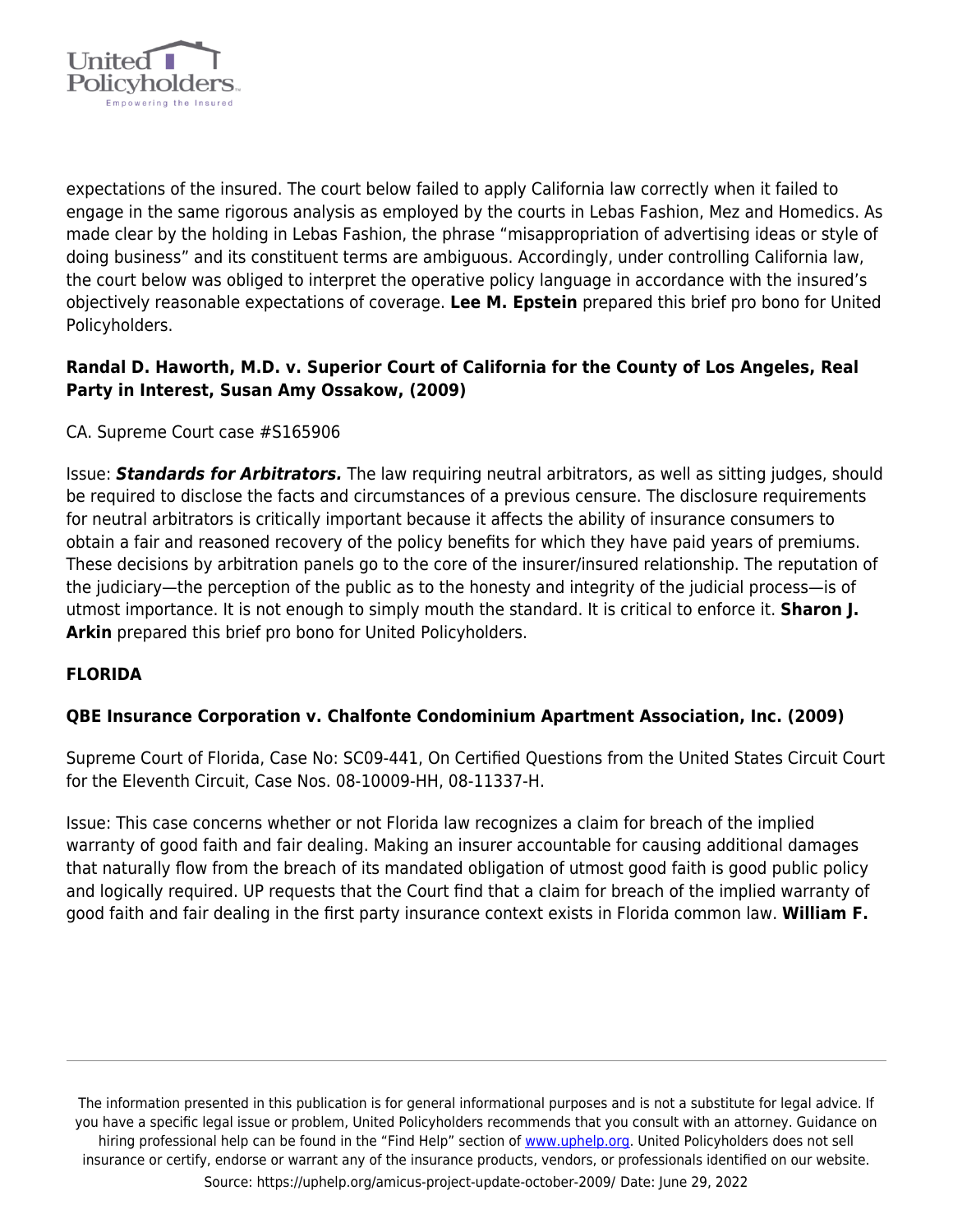

**Merlin, Jr.** and **Mary Kestenbaum Fortson** prepared this brief pro bono for United Policyholders.

### **MISSISSIPPI**

### **Corban v. United Services Automobile Association aka USAA Insurance Agency, (2008)**

Supreme court of Mississippi, Case No. 2008-M-645

Issue: If an insurer sells a homeowners policy labeled "all risk", it cannot apply ambiguous or contradictory exclusions to deny a claim. Addresses numerous issues: 1. In an "all risk" policy, once the insured proves that "a direct physical loss" was sustained, the insurer has the burden of proof to establish what portion of the "direct physical loss" was caused by a specifically excluded event or cause. 2. With a Katrina loss, which contains components of both wind and flood, the insurer should still have the burden of proving, through non-speculative evidence that personal property damage was caused by a specific exclusion. 3. If the court finds the anti-concurrent clause is not ambiguous, it should rule that wind and water damage are separate and only the "flood" damage is subject to the exclusion. 4. If the policy contains Additional Coverage for "collapse" the policy's exclusion for "water damage" should be inapplicable. **Mary Kestenbaum Fortson** wrote this brief pro bono for United Policyholders.

#### **NEW YORK**

# **Griffith Oil Company, Inc. V. National Union Fire Insurance Company of Pittsburgh, (2009)**

New York Supreme Court, Appellate Division—Fourth Department, Appellate Division Docket Nos. CA 08-00930 and CA 08-026565.

Issue: *Products Completed Operations*. UP urges the Court to reverse the lower court's ruling that a Products Completed Operations Hazard provision includes a restrictive condition that the policyholder physically possesses its product prior to the occurrence. The plain language of the insurance policy, and the fundamental purpose behind the provision, and the reasonable expectations of the policyholder do not support such a requirement. **John G. Nevius** wrote this brief pro bono for United Policyholders.

## **Panasia Estates, Inc. v. Hudson Insurance Company and UTC Risk Management Services, Inc. (2009)**